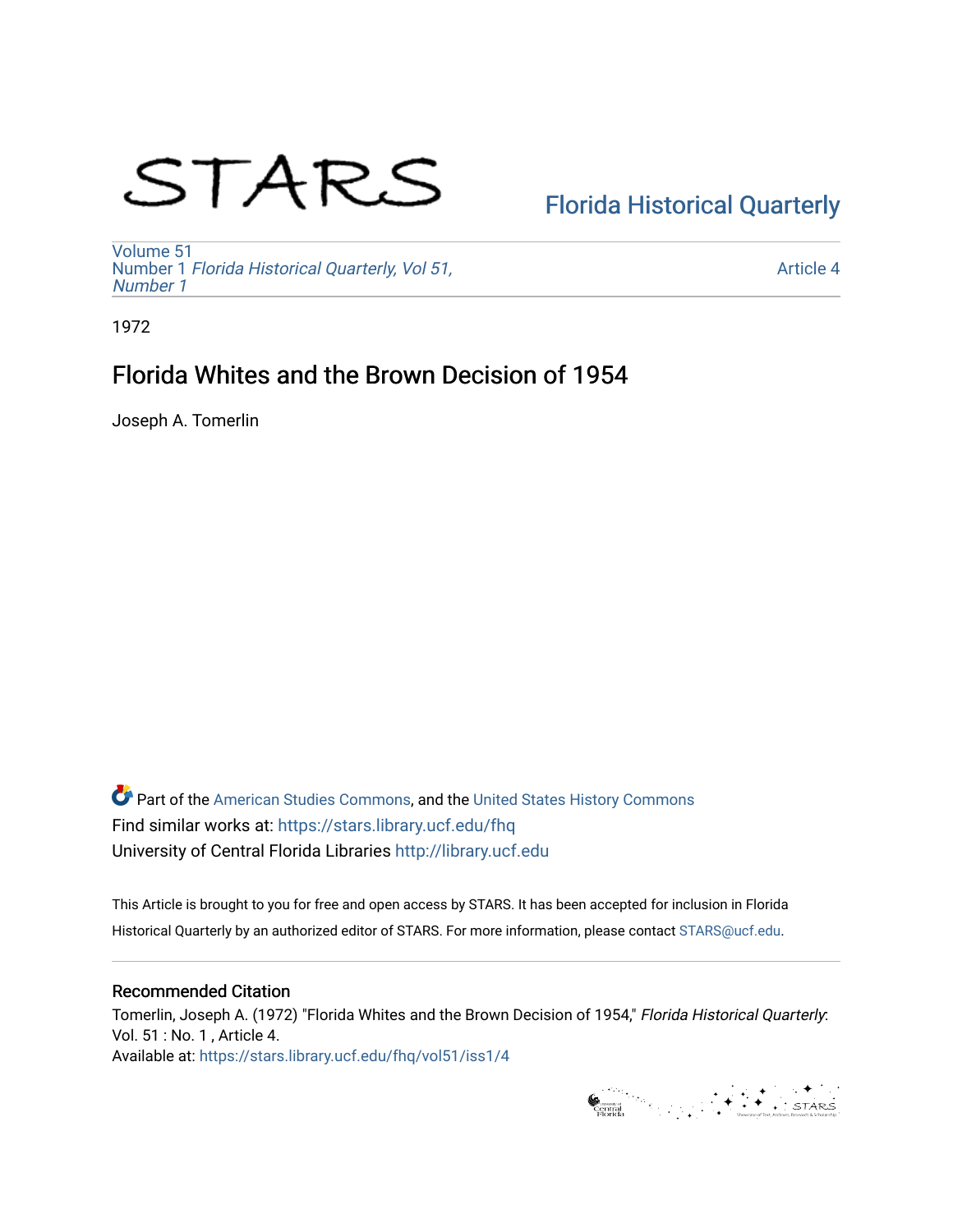# **FLORIDA WHITES AND THE BROWN DECISION OF 1954**

by JOSEPH A. TOMBERLIN<sup>\*</sup>

THE UNITED STATES Supreme Court delivered its epochal<br>
opinion in the case of *Brown v. Board of Education of Topeka* opinion in the case of *Brown* v. *Board of Education of Topeka* on May 17, 1954. Chief Justice Earl Warren, only recently confirmed by the senate, read the unanimous decision, which held that "in the field of public education the doctrine of 'separate but equal' has no place." The plaintiffs in the suit, subjected to racially segregated systems of education, were thereby "deprived of the equal protection of the laws guaranteed by the Fourteenth Amendment." But then the court postponed implementing its decree to hear more arguments in the next session on the question of when and how segregation should end.<sup>1</sup>

In its direct application, the *Brown* case pertained only to Kansas, South Carolina, Virginia, and Delaware, the defendant states in the litigation. Clearly, though, the court's announcement that "segregation is a denial of the equal protection of the laws" encompassed all states that either required or permitted separate educations for blacks and whites.<sup>2</sup> Florida was such a state, supporting a dual school system in which contact between races was virtually non-existent.<sup>3</sup> During the 1953-1954 academic year 645,136 children attended publicly-supported schools in Florida. Of that number, 503,513 were whites and

<sup>\*</sup> Mr. Tomberlin is associate professor of history, Valdosta State College, Valdosta, Georgia.

<sup>1.</sup> *Brown* v. *Board of Education of Topeka,* 347 U.S. 483-495 (1954); *Wash-ington Post,* May 18, 1954; *New York Times,* May 18, 1954. See also *Congressional Quarterly* (June 4, 1954), 689-90; William Barry Furlong, "The Case of Linda Brown," 1961), 63; Lee O. Garber, *New York Times Magazine* (February 12, "Evolution in Judicial Thinking," *The Nation's Schools,* LIV (July 1954), 32, 80-84; Albert P. Blaustein and Clarence C. Ferguson, *Desegregation and the Law* (New Brunswick, 1957), 46-47; Thomas I. Emerson, David Haber, and Norman Dorsen, *Political and Civil Rights in the United States,* 2 vols. (Boston, 1967). II. 1615-21.

<sup>2. 347</sup> U.S. 495.

<sup>3.</sup> *Florida Constitution* (1885), Art. XII, Sec. 12; *Florida Acts and Resolutions* (1895), 96; Florida State Department of Education, *Florida School Laws* (1955), 883.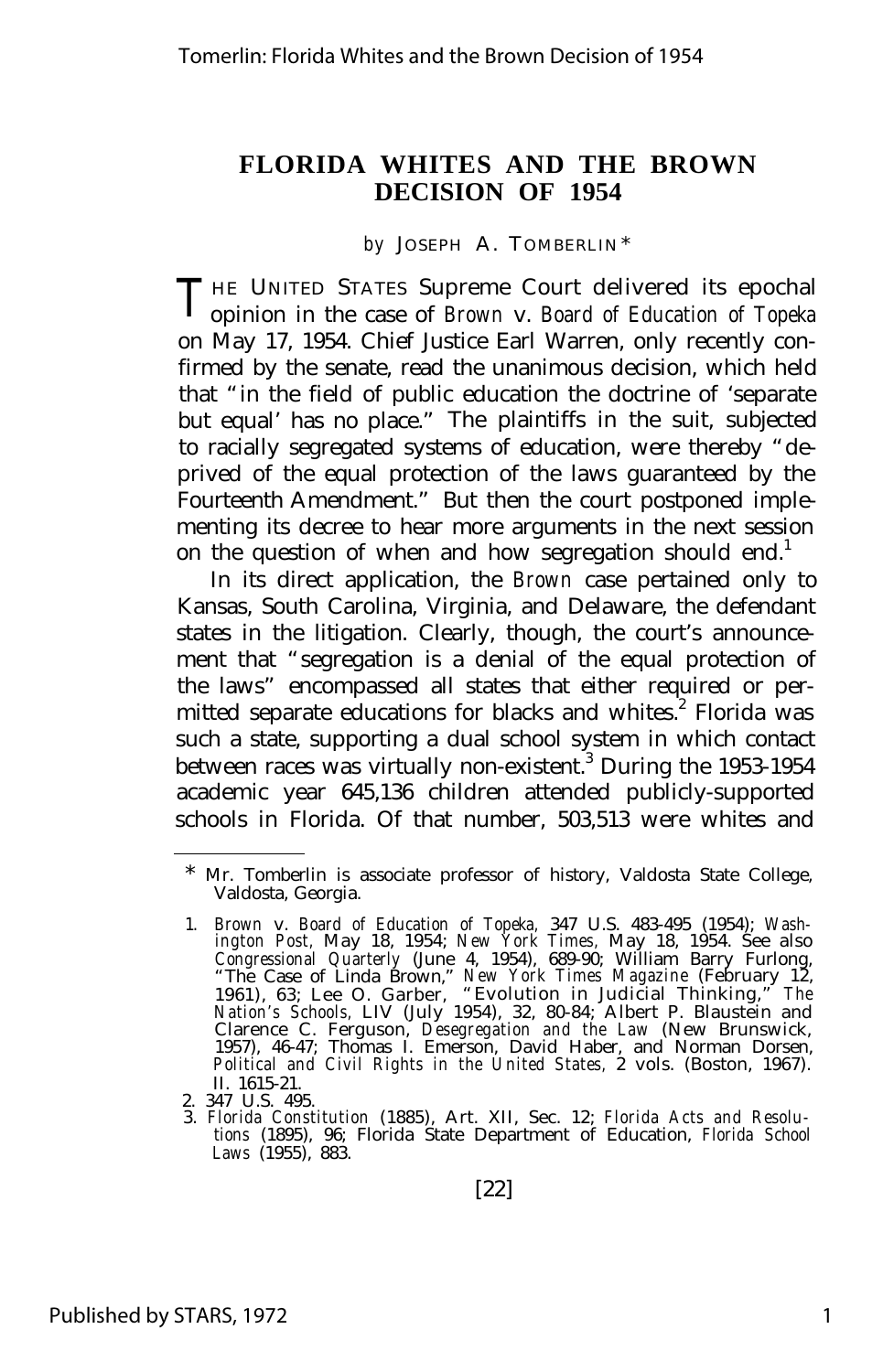142,623 blacks. Blacks comprised 22.1 per cent of the total school enrollment. There were, in addition, 19,963 white and  $5,079$  black teachers in the state.<sup>4</sup> A rapidly increasing population compounded the problem in Florida. Whereas the 1950 census had counted 2,771,305 inhabitants, the Florida State Board of Health estimated in 1954 that the number had climbed to  $3.481.528$ <sup>5</sup>

Florida made little, if any, preparation prior to May 17 for the possible invalidation of school segregation. One observer reported rather vaguely that the only steps taken in anticipation of the ruling dealt with "stocktaking and discussions on the philosophical level among state school officials and certain planning groups."<sup>6</sup> Members of the legislature avowed that they did not discuss preservation of the traditional school establishment at all during the 1953 session.<sup>7</sup>

Florida's initial reaction to the decree was mild.<sup>8</sup> Officials issued few denunciations of the type loudly shouted in neighboring states. Herman Talmadge, governor of nearby Georgia, charged that the court had "blatantly ignored all law and precedent and [had] usurped from the Congress and the people the power to amend the Constitution and from Congress the authority to make the laws of the land." Talmadge claimed that the constitution was now a "mere scrap of paper." United States Senator Richard B. Russell of Georgia called the *Brown* opinion "a flagrant abuse of judicial power."<sup>9</sup> No similar statement emanated from anyone in Florida government. According to one black commentator, one heard indistinct rumblings from

<sup>4.</sup> *Biennial Report of the Superintendent of Public Instruction of Florida*

<sup>(1954), 14, 16.</sup> 5. H. S. Department of Commerce, *Historical Statistics of the United States, Colonial Times to 1957* (Washington, 1957), 12; Florida State Board of Health, *Florida Vital Statistics* (1954), iii.

<sup>6.</sup> *Southern School News,* September 3, 1954. Published monthly at Nash-ville, Tennessee, from September 1954, to June 1965, it contains data on the aftermath of the *Brown* decision. The reporter for Florida was Bert Collier, editorial writer for the *Miami Herald.* After discontinuing *Southern School News* in June 1965, the parent organization, the Southern Education Reporting Service, remained in existence until August 1969. See "Mission Accomplished," *Newsweek* (August 11, 1969),

<sup>38.</sup> 7. *Southern School News,* September 3, 1954. 8. *Ibid.*

<sup>9.</sup> *Atlanta Constitution,* May 18, 1954; *Southern School News,* September 3, 1954; *Congressional Quarterly* (May 21, 1954), 637; (June 4, 1954), 689.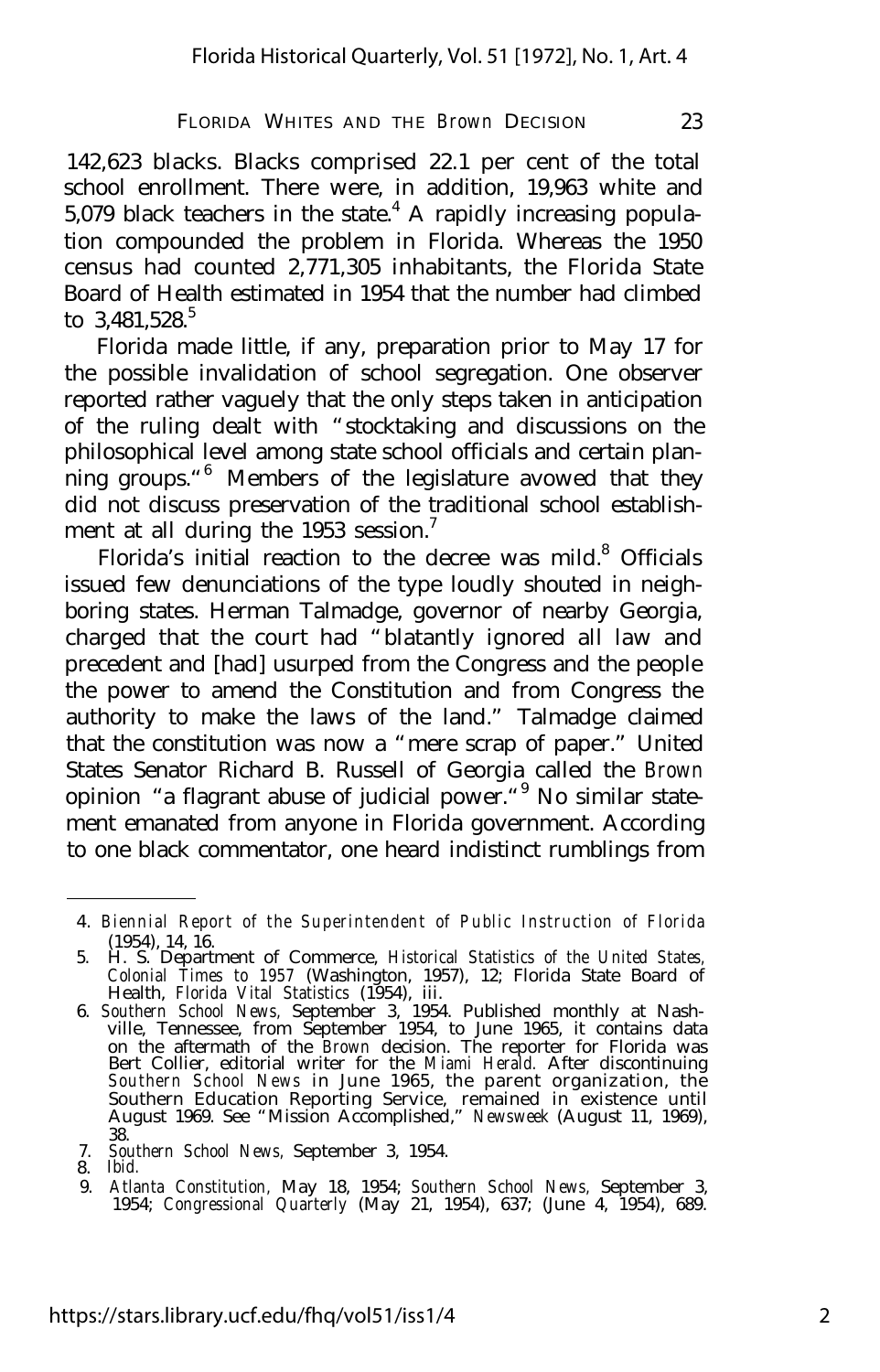"fringe areas," but most responsible sources received the decision as if they had expected it. $^{10}$ 

Among the early responses to the court's action was that of the Florida Continuing Educational Council, a semi-official body of business and professional men established in 1932 by a resolution of the Florida Education Association to serve as a source of lay advice on educational problems. At a meeting attended by Attorney General Richard W. Ervin and Superintendent of Public Instruction Thomas D. Bailey the council resolved to use every legal means to delay desegregation of state schools. But council members did not favor closing schools; they agreed that "any attempt to do away with the public school system to circumvent the Supreme Court was unthinkable."<sup>11</sup>

Newspaper editorials represented an especially important form of reaction to the supreme court's edict. Nearly every journal in Florida commented on the matter, and generally, editorial remarks reflected restraint and reason. The *Orlando Sentinel* pointed out that the *Brown* decision was now the law of the land and should command obedience, even though the supreme court had not yet set up machinery for enforcing its verdict. How segregation would terminate remained to be decided later, and, the *Sentinel* forecast, it would take "some time to eliminate segregation no matter how unconstitutional."<sup>12</sup> "No surprise" the *St. Augustine Record* termed the desegregation order. It was "the most momentous judicial decision of our times and it . . . left the South with enormous social, economic and political questions to answer." The court's action would throw together black and white youth who would have to adjust to each other and solve problems which had already proved insoluble for the South's political leaders. Above all, desegregation must not become a political issue, and its coming must be attended by "reason and [regard for] the public's welfare."

<sup>10.</sup> R. W. Puryear, "Desegregation of Public Education in Florida– One Year<br>Afterward," Journal of Negro Education, XXIV (Summer 1955), 220.<br>11. Southern School News, September 3, 1954; Florida Education Association<br>tion,

<sup>(</sup>Tallahassee, 1958), 196; "Continuing Education Council Report on Segregation," *The Journal of the Florida Education Association,* XXXII (September 1954), 10.

<sup>12.</sup> *Orlando Sentinel,* May 18, 1954.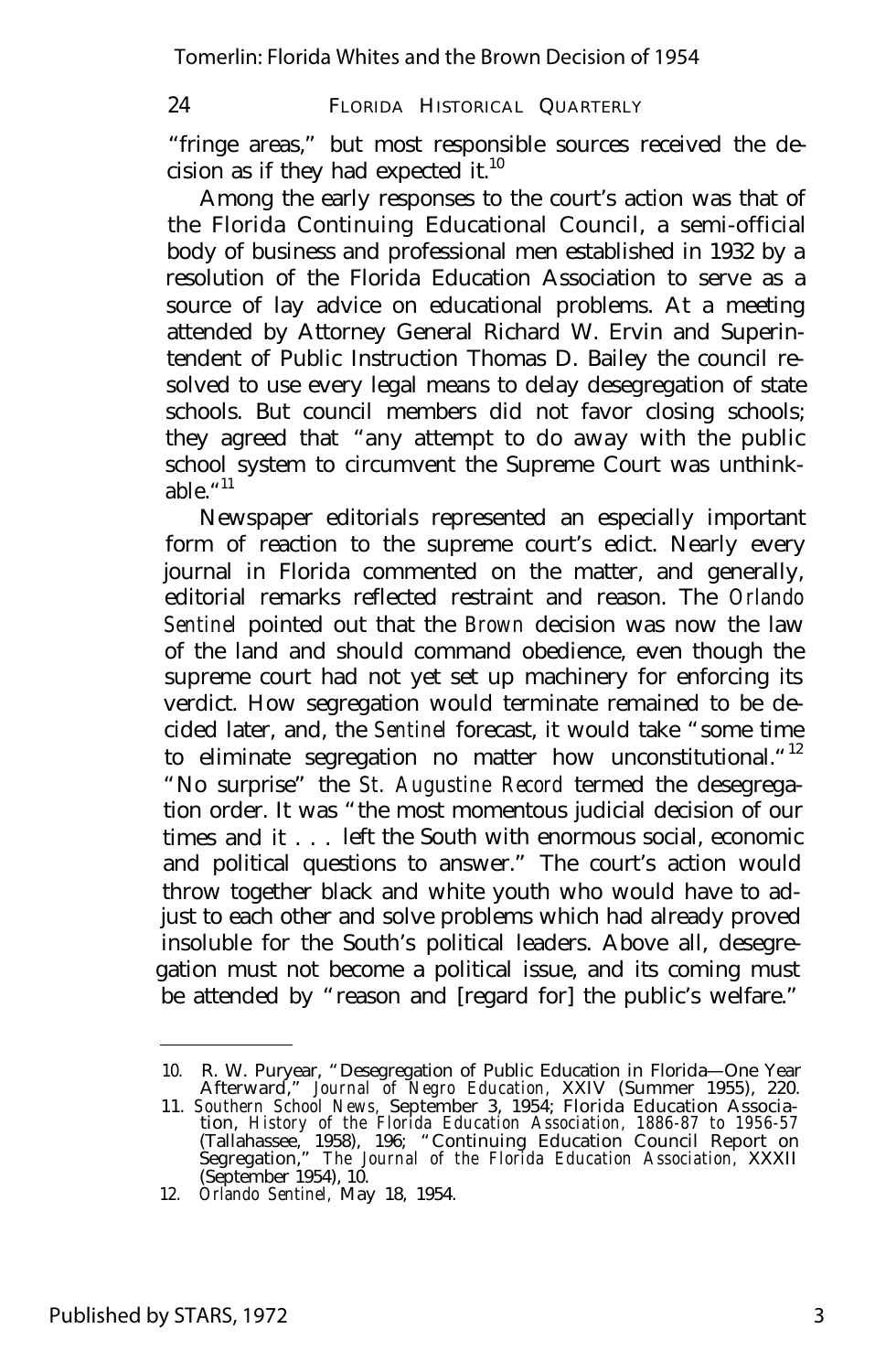Because a final settlement was not yet in sight the greatest need at the moment was for "calm, deliberate thought."<sup>13</sup>

Sarasota's *Herald-Tribune* professed that the death of the "separate but equal" doctrine had been inevitable since the supreme court first began to produce "liberal" judicial interpretations in the days of Franklin D. Roosevelt's New Deal. The appointment of "left-of-center" Earl Warren as chief justice marked the decisive step which made reversal absolutely unavoidable. Now, not only was separation of the races illegal, but the whole concept of states rights might well be moribund. If an individual state did not have the final word in operating its schools, then it followed logically that the state did not possess ultimate authority in any other field.<sup>14</sup> In a somewhat fatalistic tone, the *Gainesville Daily Sun* predicted vast changes in school operations were coming "as surely as day follows night." Change was, in reality, the only choice. The *Sun* expressed its hope that the "new arrangements" would work out to the best advantage of all the state's citizens.<sup>15</sup>

The *Daily News* of Fort Lauderdale hopefully insisted that a segregated school system would continue in local Broward County "without running afoul of the Supreme Court decision." The journal based its optimism on an extant state law which provided that students attend schools nearest their homes. Because Florida had built black schools largely to serve only black residential areas, there was every reason to assume that desegregation would not be required. Then, the *Daily News* retreated and contradicted its own statements. "Whether southerners agree with the Supreme Court justices or not is a moot question," said the newspaper, "because there is no appeal from their decision and no likelihood of any change.  $16$  According to the *Fort Pierce News-Tribune,* the *Brown* opinion was not "unexpected." The justices, in declaring segregation unconstitutional, had rendered a "decision more radical, more sweeping in its implications, and more momentous in its actual application than any other during the present century." The court had ruled on the basis of a "concept of abstract and

<sup>13.</sup> *St. Augustine Record,* May 19, 1954. 14. *Sarasota Herald-Tribune,* May 20, 1954. 15. *Gainesville Daily Sun,* May 18, 1954. 16. *Fort Lauderdale Daily News,* May 18, 1954.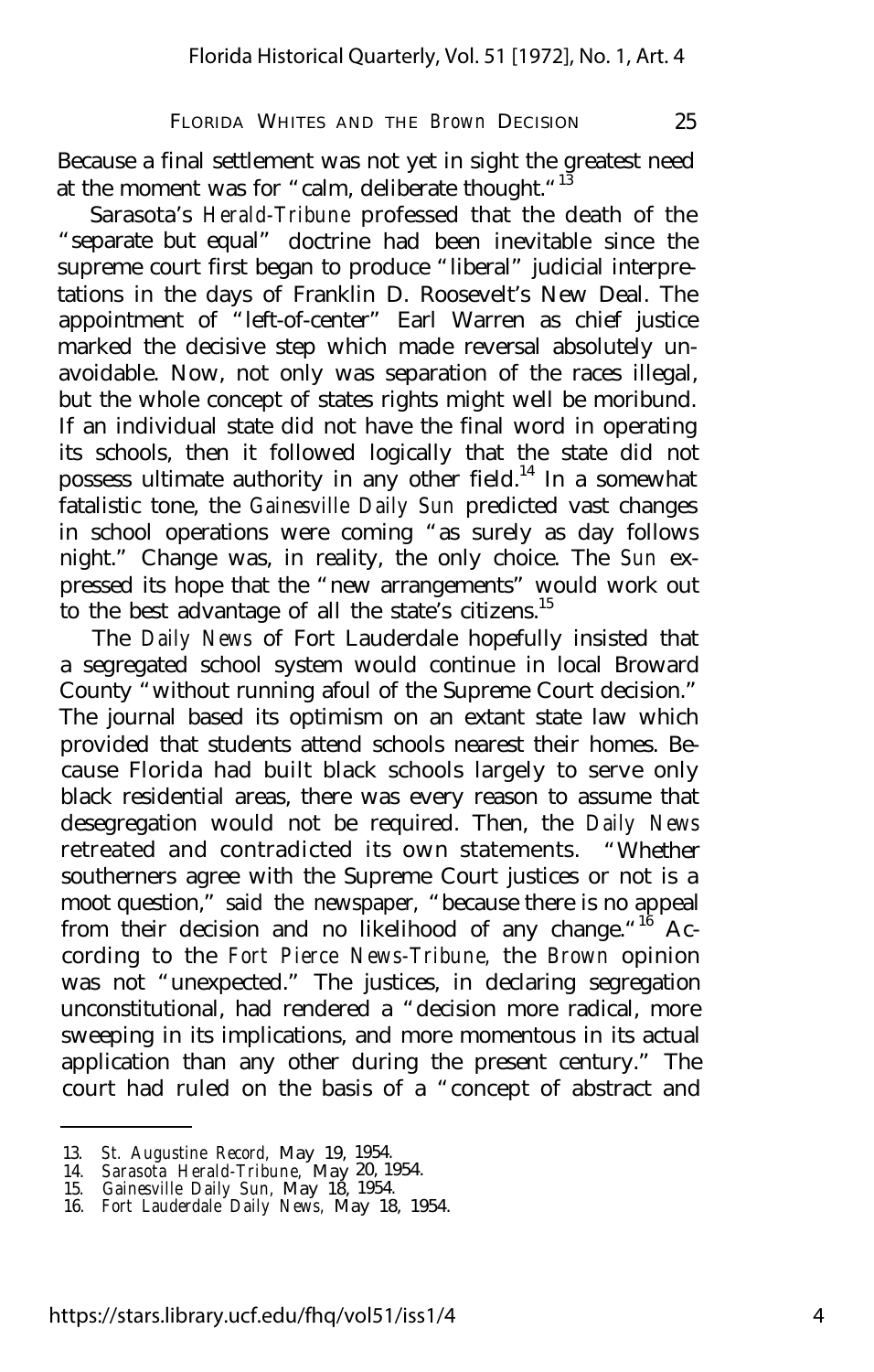theoretical justice" which took no account of the "real and practical problems" the South confronted. Essentially, the supreme court had endeavored to "legislate a mode of human conduct," an exceptionally hazardous undertaking. And the tribunal had acted without regard to the "tremendous progress" the South had made in curing its racial ills. $^{17}$ 

The *Florida Alligator,* student newspaper of the University of Florida, suggested that the one point everyone had overlooked in the aftermath of the *Brown* ruling was the "teacher's position." Large numbers of white teachers would probably refuse to instruct Negro students in mixed classes, thereby finding themselves forced out of their profession. This publication urged that the "words cautious and reserved. . . be considered with every action," and concluded, "this is not just another court ruling; it is history in the making and a law that will always stand for the world to see.<sup>"18</sup> From Fort Myers, the *News-Press* foresaw that the *Brown* case augured "a great disruption" in all school systems practicing racial segregation. The publication cautioned that one could gain little by "hot-headed denunciations of the ruling or by rash proposals for defying it." Rather, the present crisis demanded "thoughtful study" to determine how the "'inevitable disruption" might be minimized. As other newspapers did, the *News-Press* praised the court for not ordering immediate desegregation of southern schools.<sup>19</sup>

The *Daytona Beach Evening News* speculated that the decision had settled "'for all time" the fate of public school segregation. The opinion was beneficial for all Americans; resistance to desegregation would bring only "loss of time, money and morale." Henceforth, administrators should plan public school systems "in conformity with the ruling." Those states which acted swiftly to desegregate would profit most; the losers would be those which lagged behind in opening white schools to black students.<sup>20</sup> DeLand's *Sun News* echoed the sentiments of other state newspapers. It stressed that even a cursory reading of the opinion made clear that no abrupt or extensive changes in education would occur. Therefore, this was not time for "oratorical

<sup>17.</sup> *Fort Pierce News Tribune,* May 20, 1954. 18. University of Florida, *The Florida Alligator,* May 21, 1954. 19. *Fort Myers News-Press,* May 18, 1954. 20. *Daytona Beach Evening News,* May 18, 1954.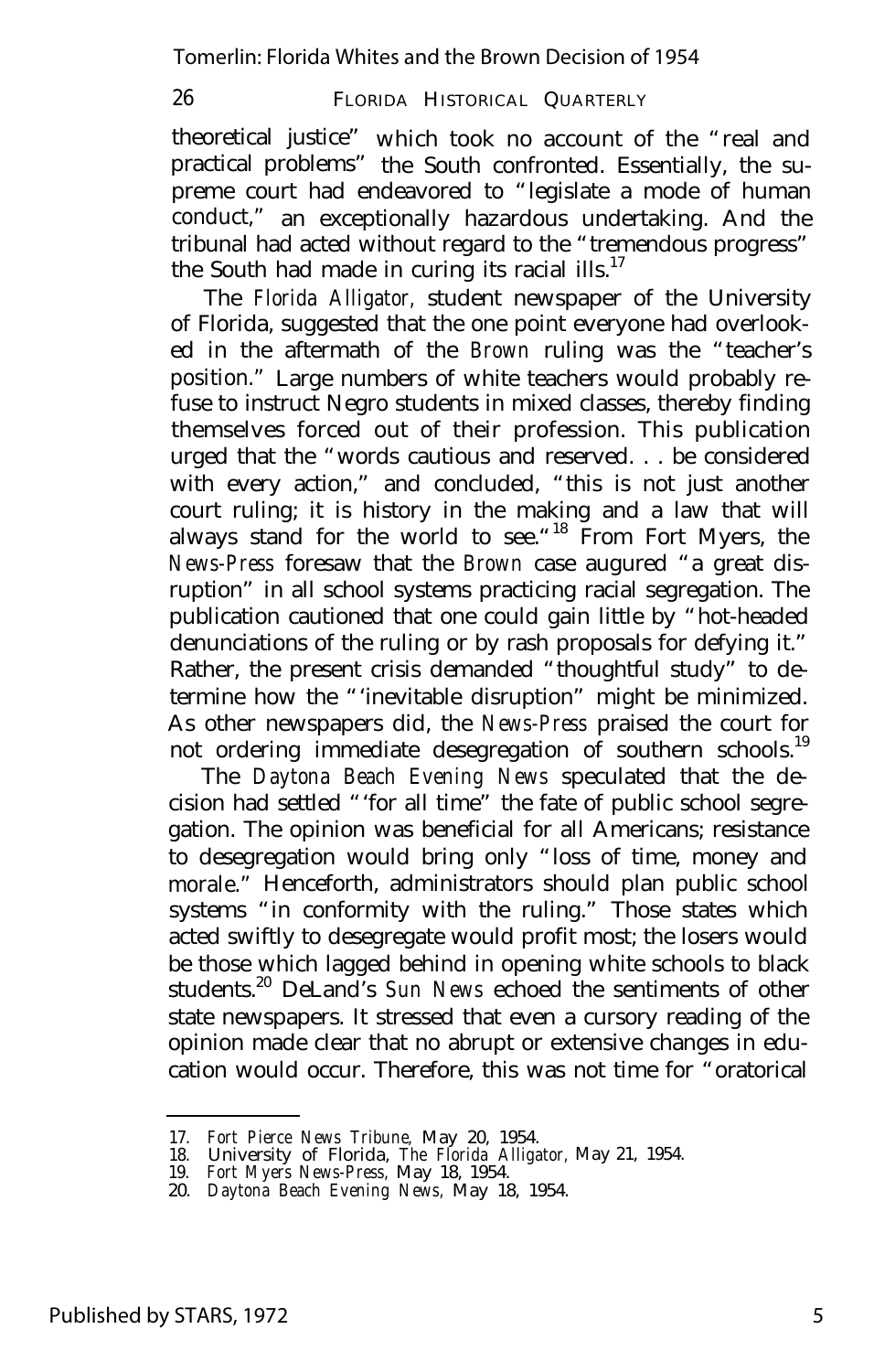fireworks." Nor should an extraordinary session of the legislature meet, for such a session would not possess sufficient information upon which to base a proper course of action. Rather, people at the present moment should talk little but think a great deal, and all should control any penchant for "impulsive speech or action."<sup>21</sup>

Clearwater's *Sun* propounded the thesis that the court, by overruling segregation, had created a social problem "worthy of the best minds of both Negro and white races in the South." The author of the editorial, calling himself "Colonel Clearwater," asserted that Pinellas County had an opportunity to get "ahead of the game" by fashioning a workable method to carry out desegregation. Defiance, on the other hand, would lead to calamity. Wrote "Colonel Clearwater": "As a parting thought, it occurs to me that if the South works out this problem intelligently, historians in years to come will consider the Supreme Court's ruling a great milestone in obliterating racial prejudice from the earth."<sup>22</sup> The *Palatka Daily News* declared that the court had long since abandoned "time tested legal concepts" to utilize "yardsticks of social desirability" in its decisions. Now, with the *Brown* opinion, the court had "really pulled one out of the hat." The South had made marvelous racial progress in the previous few years but not enough for the "professional white liberals and the professional Negro champions." The edict was bound to curb those advances, and it could therefore be only a "pyrrhic victory." The inequality of educational facilities would have been firm ground for the Brown opinion, "but to hold that because something is separate it is less than something else is asinine.  $4^{23}$ 

Editorializing on the Brown case, the *Miami Daily News* reminded its readers of a speech which Superintendent of Public Instruction Bailey had made in Miami the previous April. Appearing before the state convention of the Florida Education Association, the superintendent had claimed that the litigation then pending before the supreme court would have no effect on Florida. Desegregation would commence in the state only after the passage of considerable time. Because of the dis-

<sup>21.</sup> *DeLand Sun News,* May 19, 1954.

<sup>22.</sup> *Clearwater Sun,* May 18, 1954.

<sup>23.</sup> *Palatka Daily News,* May 18, 1954.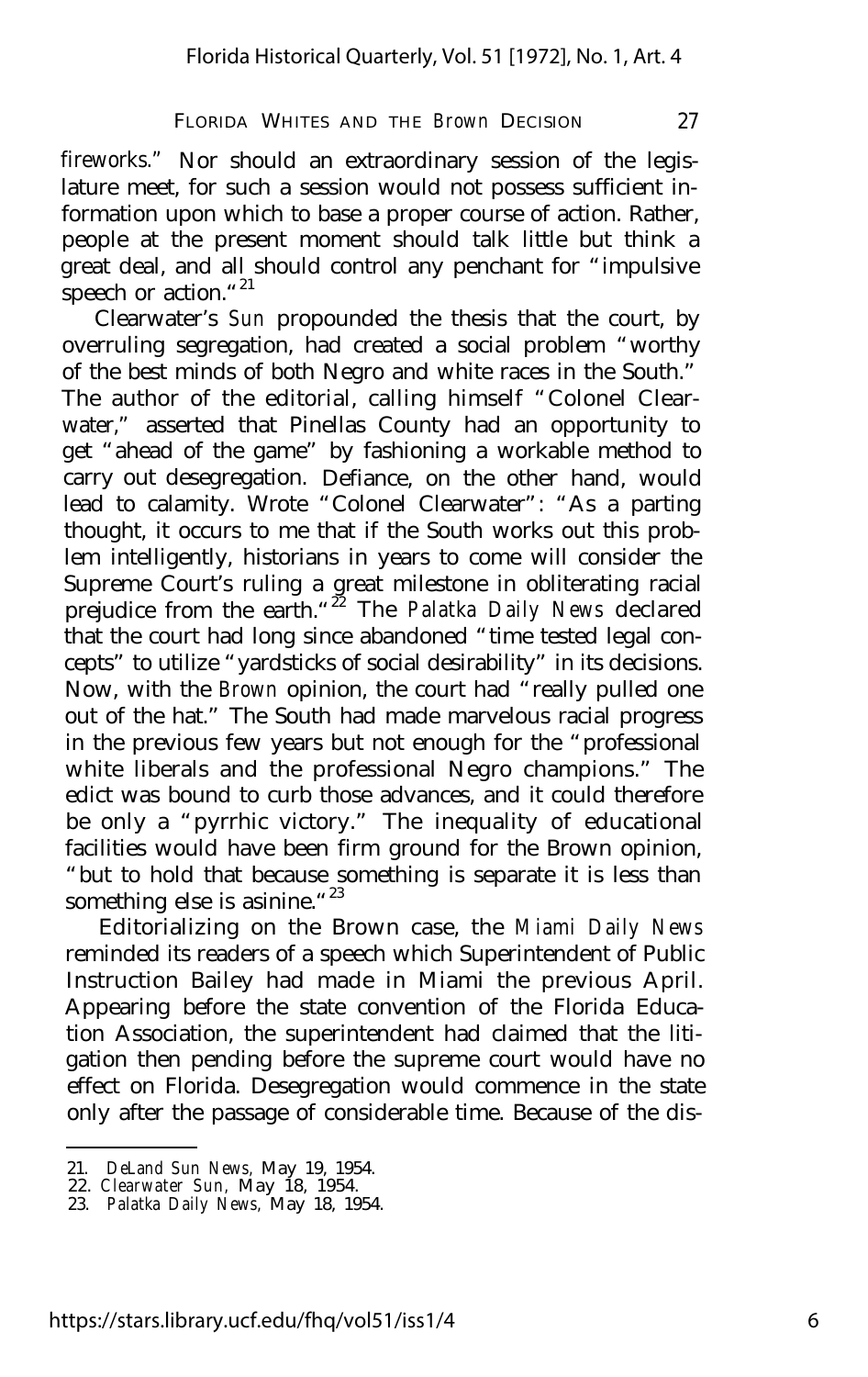tinct possibility of long delay in implementing the decision, the *Daily News* concluded, "Today the only reaction is one of calm." <sup>24</sup> The *Herald,* another Miami daily, described the decree as "sweeping, unanimous and unequivocal," and it noted that postponing the start of desegregation was acknowledgment of the complexity of the question. As for Florida, now that the court had determined the law, the state would adapt to its new situation "sanely, judiciously and humanely."<sup>25</sup>

St. Petersburg's *Times* believed that "this new concept. . . [was] not a difficult legal or social, or psychological theory to follow." White readers had only to consider the damage to their own "sense of self-confidence and security" if they too had suffered exclusion from certain schools and public facilities their entire lives. The supreme court had now realized that segregation harmed the dignity of those who were segregated, that it deprived them of "something just as real and valuable to them as property itself." Popular opinion in the last twenty years had cleared the way for the decision; indeed, popular opinion had made practicable a "massive rejection of the idea that segregation is compatible with American political, social, and religious ideas." <sup>26</sup> The Jacksonville *Florida Times-Union* insisted that the South could not resolve its racial problems in the near future, no matter what "abstract justice the court thinks may be achieved." No discernible shift in southern racial attitudes and no quick change in the South's existing biracial educational system would occur. Moreover, the true decision as to the practicality of desegregation rested with the people themselves. In the meantime, the *Times-Union* urged that Floridians confine themselves to "calm, deliberate thought."<sup>27</sup>

"[D]eplorable to the extent that it is disruptive of law, custom, and the social order in those states that have maintained segregation" was the *Tampa Morning Tribune's* evaluation of the ruling. Yet, the *Tribune* admitted that careful perusal of the fourteenth amendment should suffice to convince anyone that the supreme court's action was inescapable. The

<sup>24.</sup> *Miami Daily News,* n.d., quoted in *St. Louis Post-Dispatch,* May 18, 1954.

<sup>25.</sup> *Miami Herald,* May 18, 1954. 26. *St. Petersburg Times,* May 18, 1954.

<sup>27.</sup> Jacksonville *Florida Times-Union,* May 19, 1954.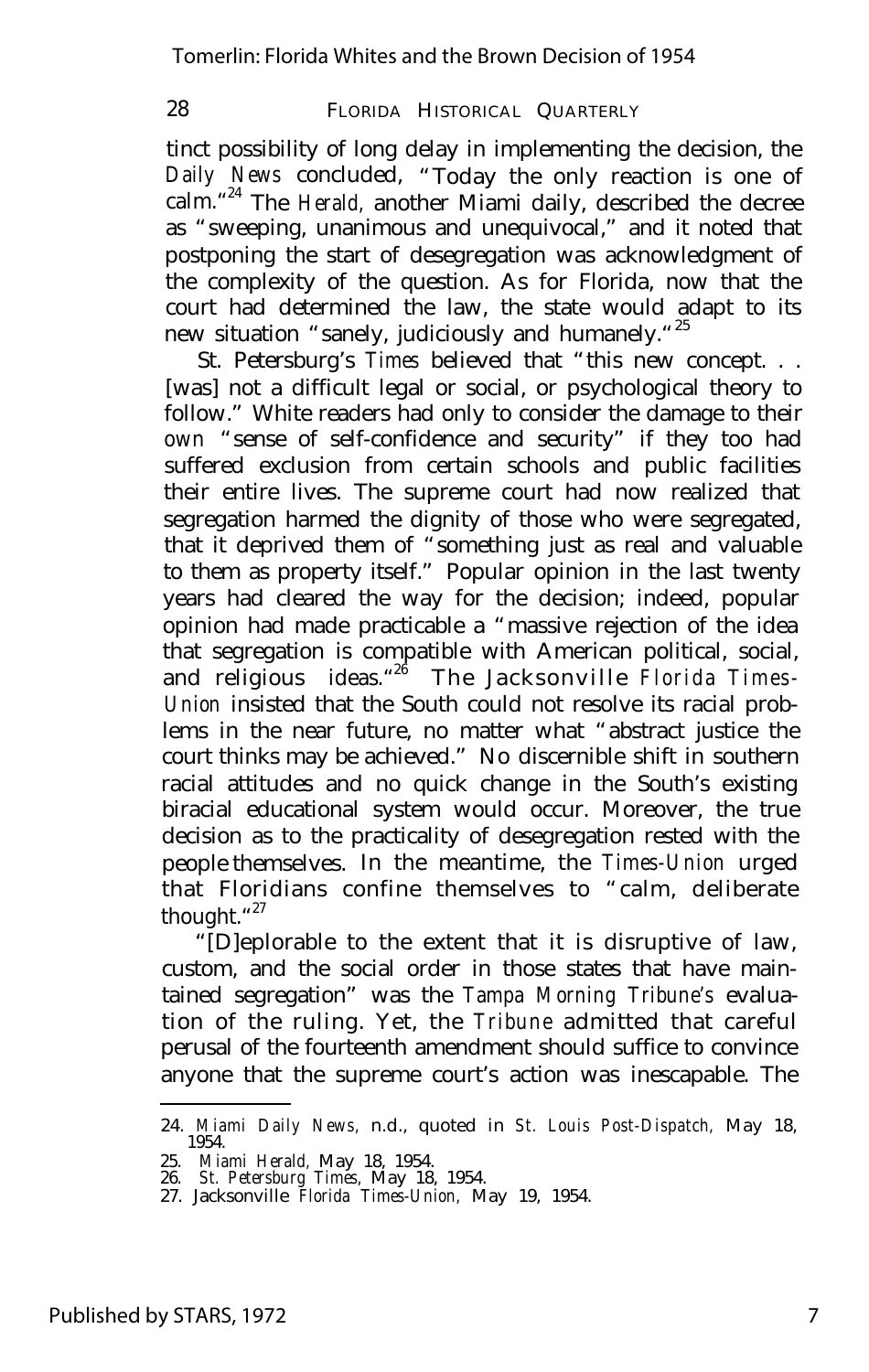paper counseled "patience and moderation" in the hope that the South would achieve settlement of the issue more easily than seemed possible at the moment.<sup>28</sup> In Florida's capital, the Tallahassee *Democrat* remarked that the state had greeted the court's announcement of the illegality of segregation in a "spirit of thoughtful calm." The *Democrat* importuned Floridians to cooperate "in working out sound solutions to all problems presented in the spirit of calm common-sense so far in evidence throughout Florida."<sup>29</sup>

From these samples of editorial opinion it is obvious that the reactions of Florida newspapers to the desegregation edict were judicious. Five years after the May 17, 1954 decision, the United States Commission on Civil Rights made precisely that point, observing that "Southern papers generally applauded the wisdom of the Court in postponing its decision on the 'how' and 'when' of desegregation." Most editors sought calm, thoughtful consideration of the complex issues which the opinion raised.<sup>30</sup> That was clearly the case in Florida, where editors of the more influential daily newspapers refrained from arousing opposition to the *Brown* ruling.

Responses from other sources to the *Brown* case were as sober as those of state newspapers. For example, *Suntime,* a magazine devoted to promoting Florida tourism, noted simply that the segregation question had come to the boiling point in the South in *1954. Suntime's* outlook was that the South should clear up the crisis itself, without what the publication called "outside interference."<sup>31</sup> The Florida Education Association, a professional organization representing most of the white public school teachers in the state, praised "the calm, investigative approach adopted by Florida on this [segregation] issue." Segregation was a "vital" problem, and the crisis which the Brown ruling had aroused was "real," but "rabble rousing" would provide no answer. The state's educational leaders had thus far confronted the emergency with "sanity," a development which demonstrated "the attainment of mature emotional

<sup>28.</sup> *Tampa Morning Tribune,* May 19, 1954.

<sup>29.</sup>

*Tallahassee Democrat,* May 20, 1954. 30. U. S. Commission on Civil Rights, *Report of the United States Com-mission on Civil Rights,* 1959 (Washington, 1960), 163.

<sup>31.</sup> "An Old, Old Story," *Suntime,* VI (December 1954), 10.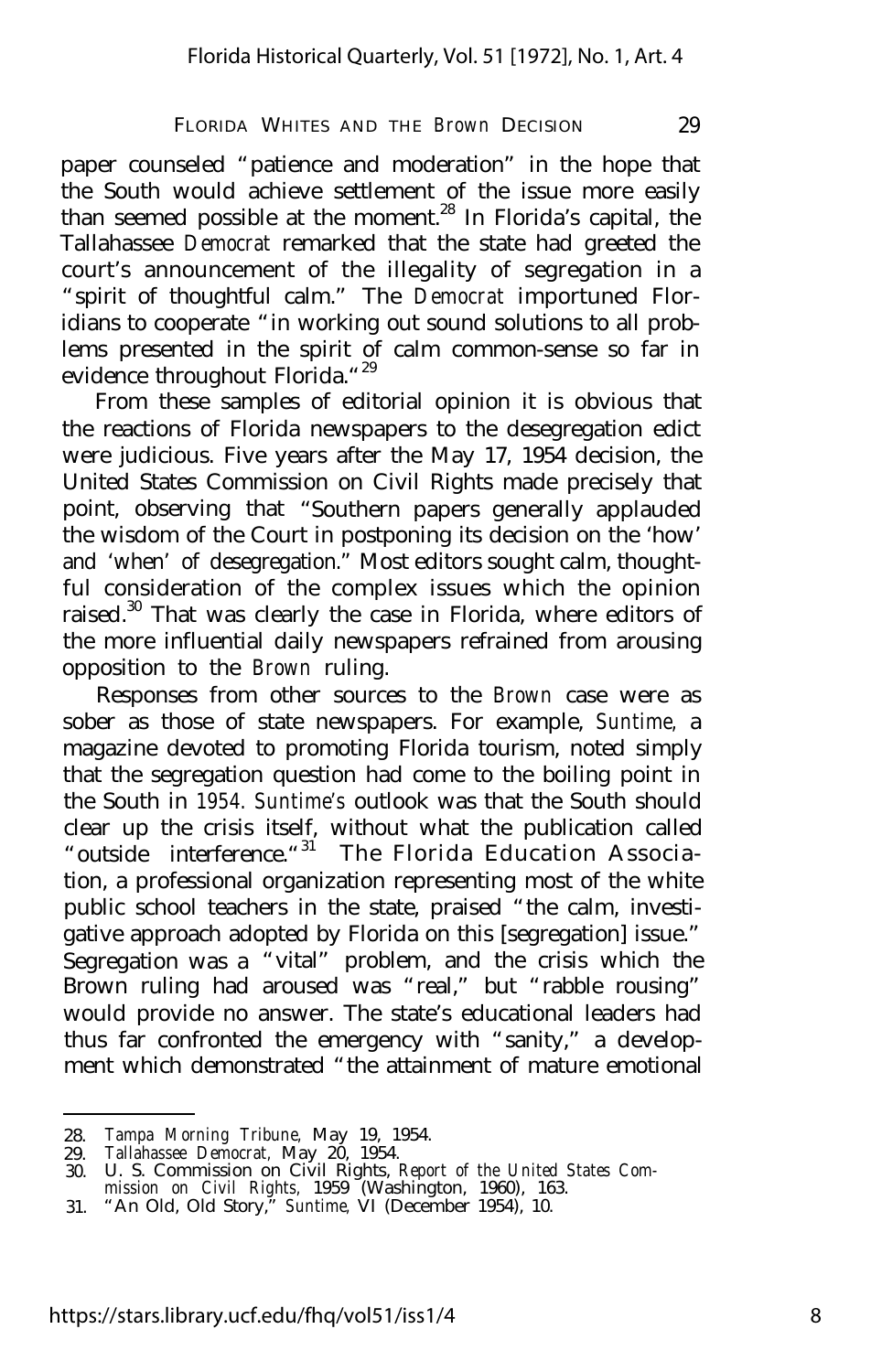attitudes"<sup>32</sup> The Florida Congress of Parents and Teachers in its 1954-1955 platform announced its support for "continuance of the public school system." It proposed "that problems attendant upon integration be solved through taking individual and local group responsibility for building the requisite understanding and emotional climate.<sup>"33</sup> Mrs. C. Durwood Johnson, then president of the organization, warned that "citizens who believe in education must make no attempt to circumvent" the Brown decision; Florida's main requirement in meeting the new educational situation was time. $34$ 

Religious bodies likewise expressed their opinions of the court's action. The annual conference of the Florida Methodist church, meeting shortly after the court released its verdict, recognized the decision as constituting the "law of the land." A resolution declared that the edict provided the country with an answer to the "powerful propaganda weapon that has been used against us by the Communists." It would strengthen Christian missionaries working in foreign lands, and enhance the position of the United States in its search for world peace. The Methodists were aware that the decree's total implementation might consume many years, and they called for patience and good will. They particularly wanted all Christian churches to offer the constructive leadership now demanded. $35$ 

The Florida Presbyterian Synod's Division of Christian Relations recommended that trustees of colleges under its control drop all racial barriers in the admission of students, that ministers lead in forming interracial committees in their communities to "develop mutual understanding and good will," and that the Synod conform to the policy of the church's general assembly "that enforced segregation of the races is contrary to Christian theology and . . . the best Christian practices.<sup>"36</sup> A splinter group of sixteen members, opposing these recommendations,

<sup>32.</sup> "Continuing Education Council Report on Segregation," 6. 33. "Article III, Section 6 of Proposed Platform for 1954-1955," *Florida Parent-Teacher,* XXVI (November 1954), 3; *St. Petersburg Times,* November 10, 1954.

<sup>34.</sup> *Ibid.,* October 4, 1954. 35. Methodist Church of the United States, Florida Conference, *Journal of the Sixteenth Session of the Florida Annual Conference of the Methodist*

*Church* (Lakeland, June 9-13, 1954), 144. 36. Presbyterian Church in the United States, Synod of Florida, *Minutes of the Sixty-Fourth Annual Meeting* (Orlando, September 20-22, 1955), 33.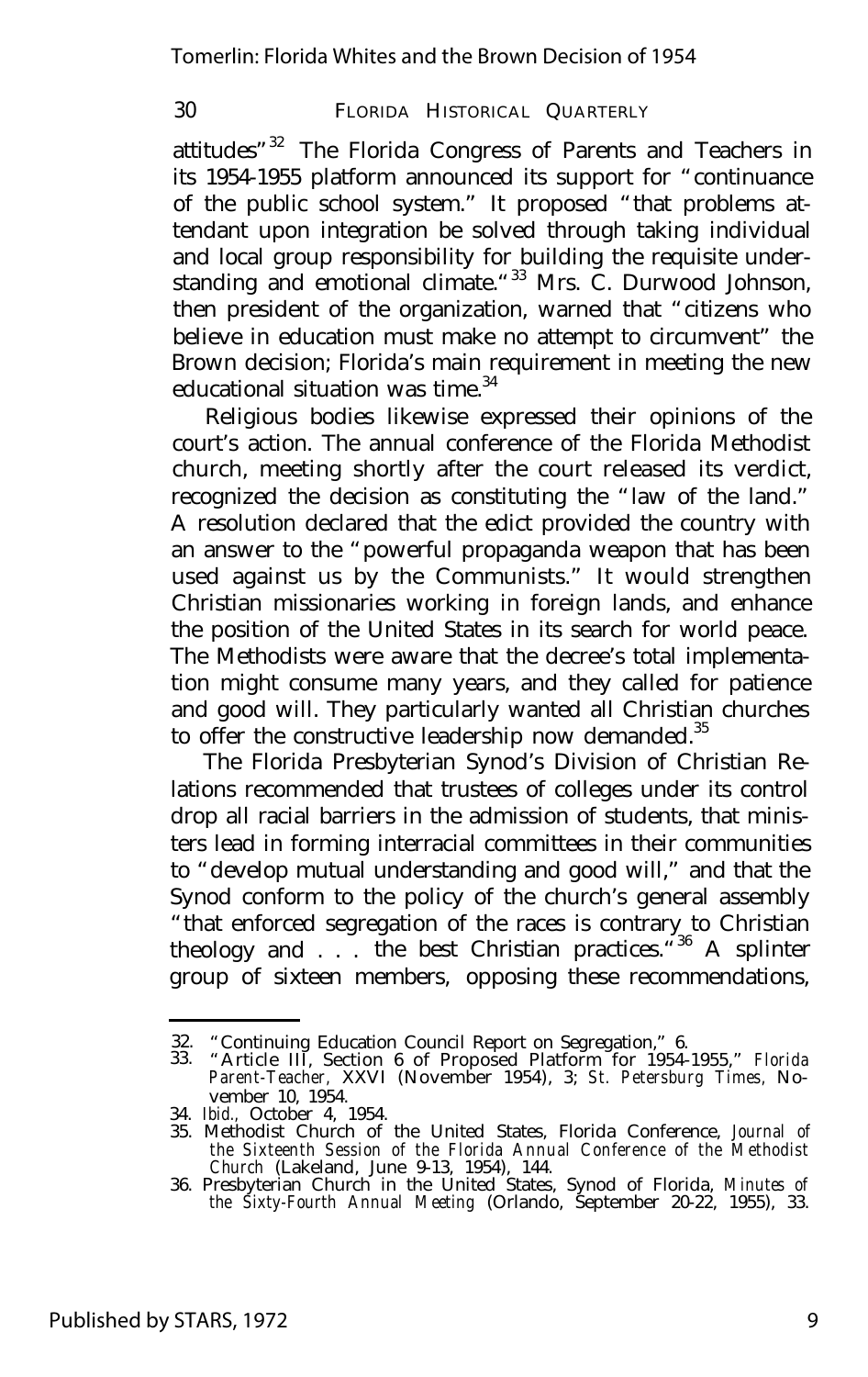argued: "We believe the Bible teaches that God fashioned the hearts of all men alike; yet God made the races distinct. We further believe that since God made the races distinct it is proper to recognize race, striving for a Godly pride in, and purity of, races.<sup>"37</sup>

While Florida's Protestant Episcopal Church did not specifically endorse the *Brown* ruling, the church at its annual council noted that the increasing complexity of race relations made imperative a wider knowledge of the church's teachings. Therefore, the council instructed its Department of Christian Social Relations to inaugurate a program of "guidance and education in the area of race relations.<sup>"38</sup> The United Church Women in Florida, representing Episcopal, Methodist, Christian, Baptist, and Presbyterian denominations, favored the court's action and advocated Florida's participation in future action on desegregation.  $39$  The Florida Council of Churches, a body with membership from eight denominations, supported the court's action. It urged Floridians to adapt themselves to the national will as expressed in the court's opinion and cautioned against recognizing "artificial standards of race, nationality, or class which exist in society.<sup>"40</sup> While the Disciples of Christ Assembly of Florida asserted that racial integration was a desirable goal which the church and its affiliated schools should pursue, it somewhat apprehensively voiced the fear that the end of segregation would be the death sentence for most church related schools.<sup>41</sup>

Among labor groups, the Florida Congress of Industrial Organizations advocated "common sense and good will" to permit an "orderly transition" in effecting desegregation. The body's annual convention pledged "to strive for economic equality, political equality, and an equal share of the facilities afforded by the community for all persons, regardless of race, religion, color or national origin."<sup>42</sup>

United States Senator George Smathers predicted that the

<sup>37.</sup> *Ibid., 34.* 38. Protestant Episcopal Church in the U.S.A., Florida Diocese, Journal of<br>the One Hundred and Twelfth Annual Council of the Diocese of<br>Florida (Jacksonville, January 25-27, 1955), 41,<br>39. St. Petersburg Times, September 2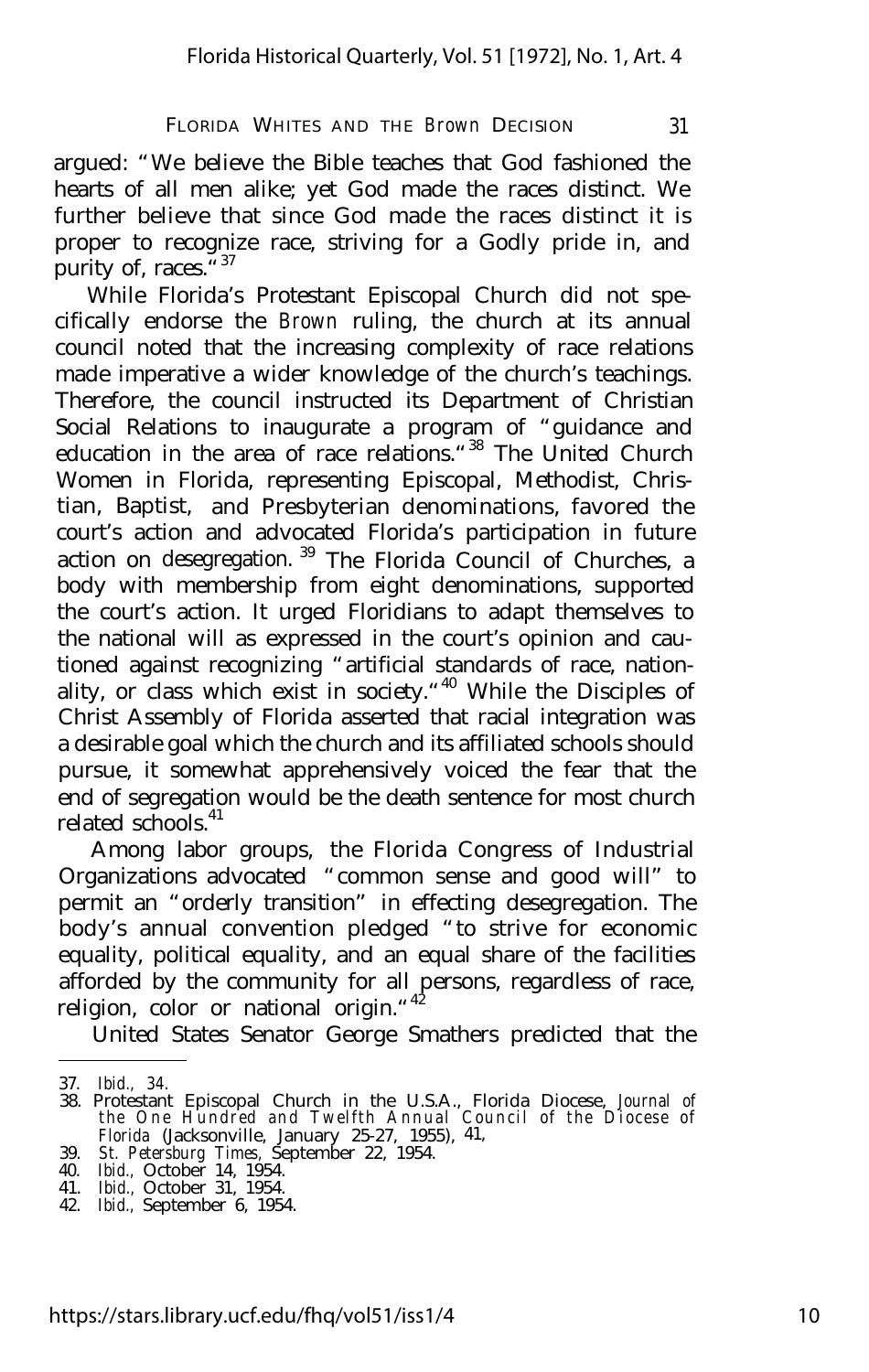decree would "have tremendous, far reaching results," and that it would be "wasteful" to attack the court's decision which had been reached unanimously. There was one bright spot in the crisis, as he saw it; the date for the start of desegregation was left open. The South could, of course, seek delay, but for the moment Smathers called for "calm, clear thinking": there must be no "hasty decisions, no inflammatory statements based on anger or resentment."<sup>43</sup> Senator Spessard Holland also urged "patience and moderation" and hoped there would "not be violent repercussions." "This is a new law," he cautioned, "make no mistake about it, and it appears to be final." He felt that rapid desegregation would hurt the 70,000 southern black teachers since it seemed likely that school boards would not engage Negro teachers to instruct mixed classes.<sup>44</sup>

Congressman Charles E. Bennett of Jacksonville advised calm and careful consideration. While he had favored segregated schools and had never regarded segregation with equal facilities as being unconstitutional, he predicted that "Florida and its citizens of both races" would be able to solve its problems.<sup>45</sup> Congressman Robert L. F. Sikes of Crestview called the ruling detrimental, and claimed that it would seriously impair the "orderly progress of southern education." Although he thought that the "good relations and mutual confidence now enjoyed between races may be set back a generation," he hoped "that states will find workable and satisfactory solutions, so children of both races may continue to be educated separately under conditions which are better for the South."<sup>46</sup>

When the court handed down the *Brown* opinion a hotly contested Democratic gubernatorial primary race was underway in Florida. The leading candidates, Acting Governor Charley Johns and State Senator LeRoy Collins, reacted, but they did not attempt to make the court's move an issue in the campaign.<sup>47</sup> Johns was in West Palm Beach when he learned of the decision. After conferring with G. Warren Sanchez, one of

<sup>43.</sup> *Tampa Morning Tribune,* May 18, 1954; *St. Petersburg Times,* May 18,

<sup>1954;</sup> Congressional Record, 83rd Cong., 2nd sess., C, Part 22, A5367-68.<br>44. Jacksonville Florida Times-Union, May 18, 1954; St. Petersburg Times,<br>May 18, 1954; Tampa Morning Tribune, May 17, 1954; Congressional

*Quarterly* (May 21, 1954), 637. 45. Jacksonville *Florida Times-Union,* May 18, 1954.

<sup>46.</sup> *Ibid.,* May 19, 1954. 47. *Southern School News,* September 3, 1954.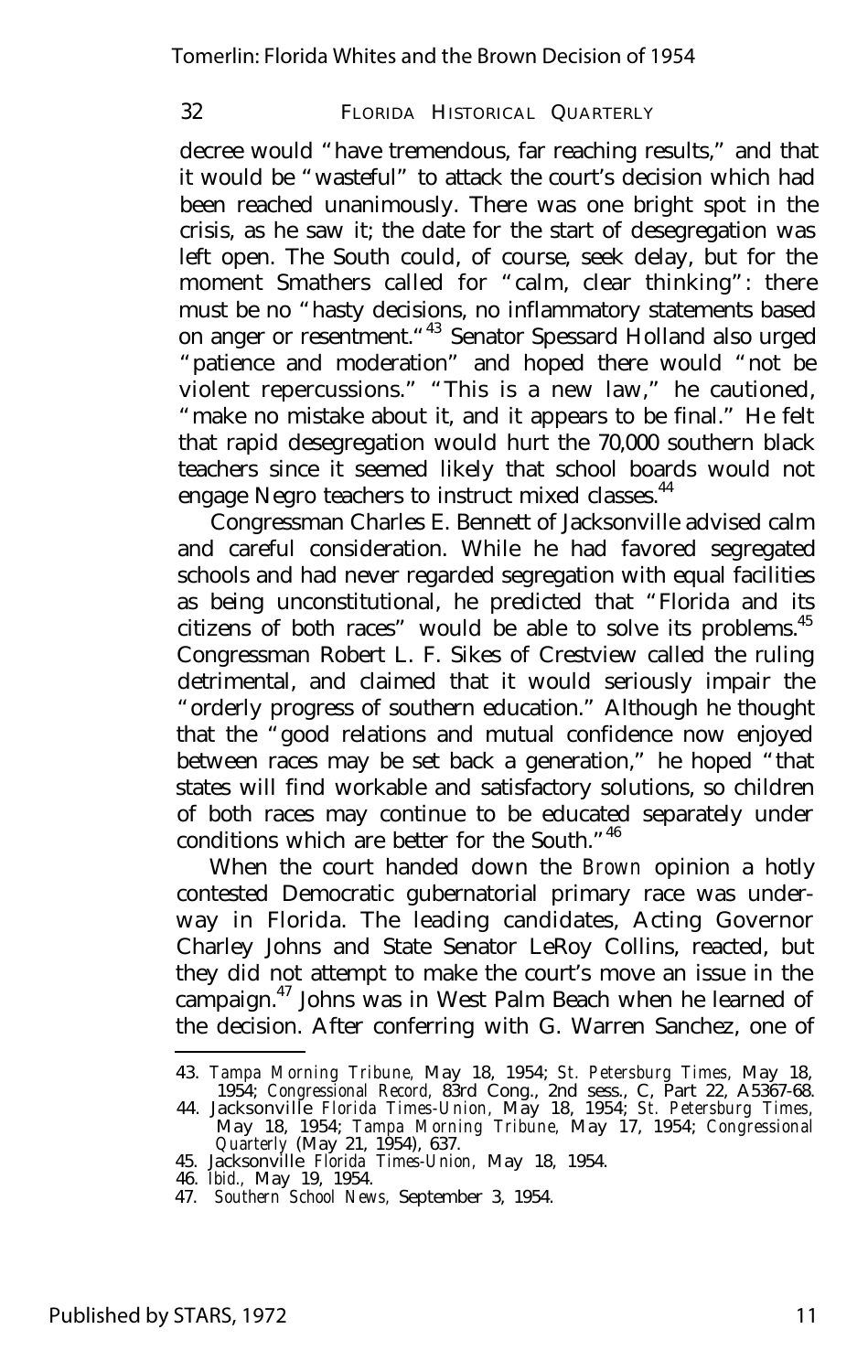his advisors, he arranged a meeting of the state cabinet for the following day. He also dispatched a message to Attorney General Richard W. Ervin, instructing him to study the ruling and its application to the state. Johns indicated to the press that his inclination at the moment was to call an extraordinary session of the state legislature to consider the decree. $48$ 

Senator Collins was not so sparing with his commentary. He had stressed repeatedly during the campaign his support of segregation, regarding it as part of both custom and law in Florida. Moreover, he felt it the governor's duty under the state constitution to maintain segregation, and he pledged that if elected to use all legal power to keep the dual school system intact. He urged the governor to "call together the best brains in our state to study the situation and meet it calmly and properly– " while there was still time for such action. $49$ 

The most detailed responses to the decision among state officials came from Attorney General Ervin and Superintendent Bailey. While the latter saw nothing surprising in the development, he called for "sober and careful thinking together with planning untainted by hysteria." Most vital was continuation of the "phenomenal progress" which Florida schools had made in the previous decade. The supreme court, in all probability, would allow Florida time to prepare for desegregation. Rulings which would emerge during the next court session would naturally affect any plans the state might formulate. A few days later, in a more defiant mood, Bailey admonished: "The greatest danger we have isn't just the segregation issue. We have a lot of people down here who hate to be pushed around, whether the state or federal government is doing the pushing. If they give us time, it will work out."<sup>50</sup>

Attorney General Ervin remembered that the, *Brown* decision was not completely a surprise; he had already concluded that the "separate but equal" doctrine would be reversed, but he had thought the justices would rule that separate school

<sup>48.</sup> *Miami Herald,* May 18, 1954; *Washington Post,* May 19, 1954; Jackson-ville *Florida Times-Union,* May 18, 1954; *St. Petersburg Times,* May 18, 1954.

<sup>49.</sup> *Tallahassee Democrat,* May 16, 18, 1954; Jacksonville *Florida Times-*

*Union,* May 18, 1954. 50. *Miami Herald,* May 18, 1954; *Tallahassee Democrat,* May 17, 1954; Jacksonville *Florida Times-Union,* May 18, 23, 1954.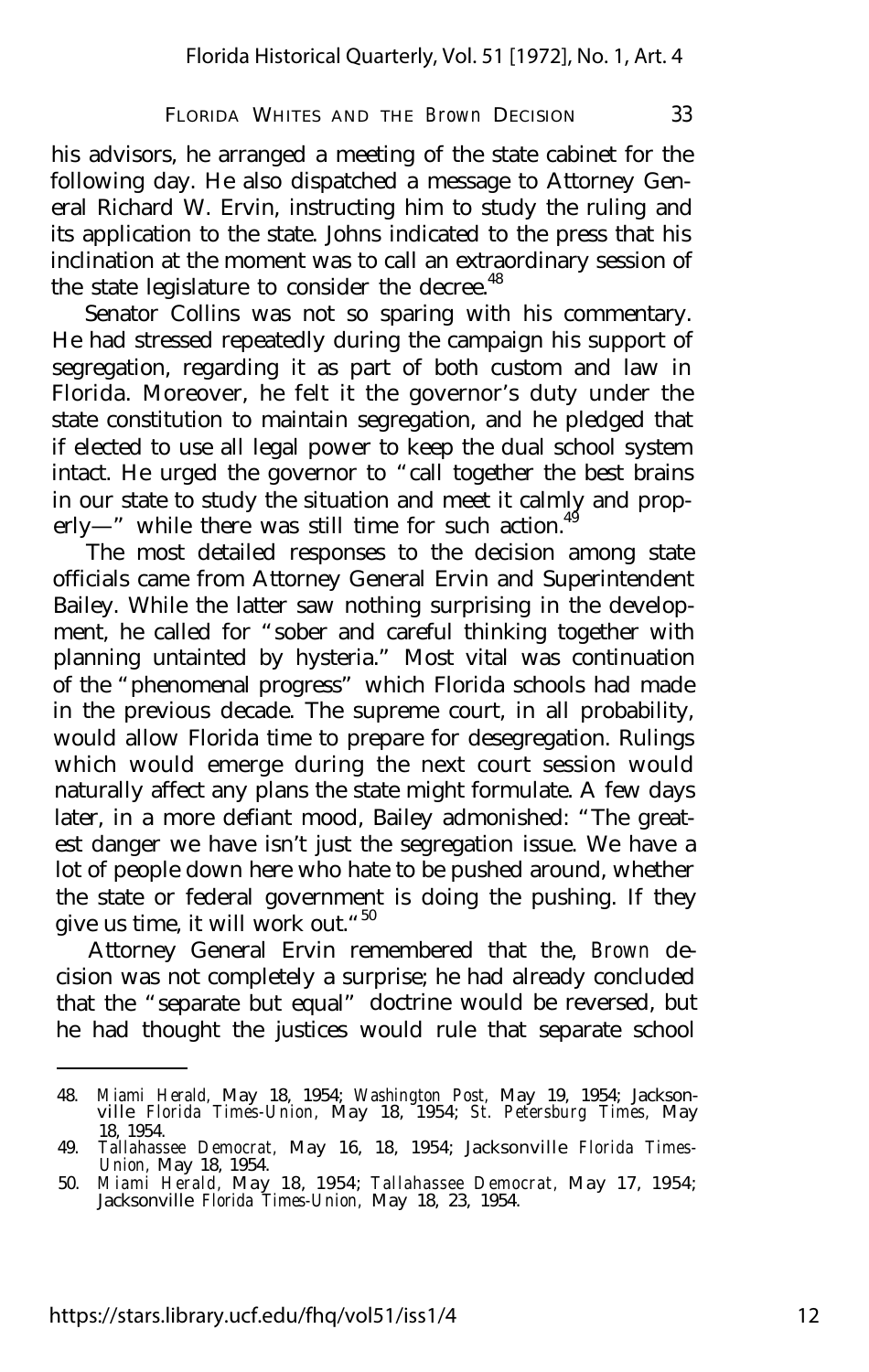facilities could not be equal rather than base their decision on psychological grounds.<sup>51</sup> Ervin in 1954 stated publicly that he anticipated no immediate disruption of the educational system; he was confident of long delay before desegregation actually became effective. Such delay would allow Florida to argue the date and the conditions under which schools would desegregate. $52$ 

Ervin and Bailey later supplemented their individual statements with a joint press release. This statement reiterated much that had already been said, but it also noted that the court had invited state attorney generals to file briefs by October 1954, "in order to present the practical problems confronting the states." To prepare such a brief, school authorities, citizens groups, and legislative committees would need to make surveys and studies of the educational system. The findings would also serve as a guide for the 1955 legislature in its actions.  $53$ 

There was little public reaction from state legislators. Only Representative F. W. Bedenbaugh of Lake City urged Acting Governor Johns to call the legislature into session "to formulate plans and pass laws necessary to retain segregation in public schools of the state of Florida."<sup>54</sup> Senator J. Emory Cross of Gainesville announced his opposition to efforts at abolishing segregation in public schools, and he promised his vigorous support for legislative measures to uphold segregation. Cross believed the majority of both races desired maintenance of the status quo; everyone, excepting minority group trouble-makers, would agree on the impossibility of legislating social equality or brotherhood or mutual respect between races.<sup>55</sup>

Representative Prentice P. Pruitt of Monticello later became the most outspoken legislative champion of a dual school system. As he remembered it the *Brown* decision came as no surprise. The supreme court's attitude toward racial questions had become obvious over the years. Pruitt saw no need for a special legislative session, and he doubted Acting Governor Johns's

<sup>51.</sup> Richard W. Erwin to author, January 27, 1967.<br>52. *St. Petersburg Times*, May 18, 1954; *Tallahassee Democrat,* May 17, 1954;<br>Jacksonville Florida Times-Union, May 18, 1954.<br>53. *St. Petersburg Times, May 18, 1954.*<br>54

<sup>55.</sup> *St. Petersburg Times,* July 11, 1954.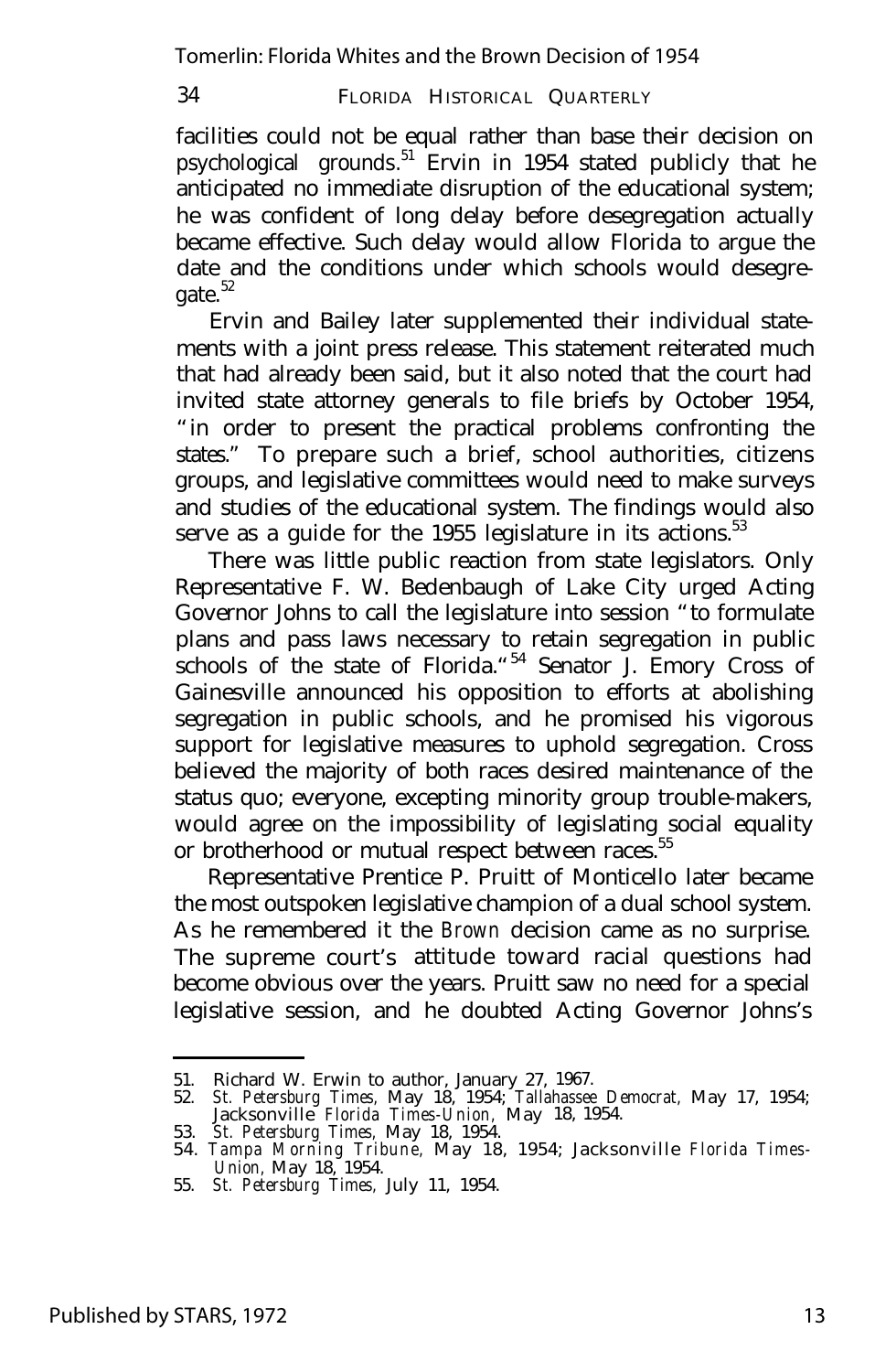ability to provide strong leadership even if there was such a session.<sup>56</sup>

J. Thomas Watson, former Democratic state attorney general and in 1954 a Republican candidate for governor, termed the ruling inapplicable to Florida. The supreme court, he contended, had often recognized the supremacy of state courts in deciding the validity of state constitutions. The tribunal had "given such state courts' interpretations supreme authority over the matter involved in that particular state."<sup>57</sup> Obviously Watson believed that the supreme court had now contradicted itself on segregation.

A single state officer, Chairman Hollis Rinehart of the Board of Control, which supervised the state university system, favored immediate desegregation. He predicted that the Brown opinion would affect every public school in the state, and he argued that Florida should prepare for the entry of Negro students into all levels of the white educational system. While emphasizing that he spoke only for himself, Rinehart argued that the state could desegregate without black citizens having to go to court, "providing white leaders take the necessary steps to cooperate. " "Our state," he urged, should "face the issue squarely, honestly, and intelligently without litigation."<sup>58</sup>

The impression which emerges from this survey is that initially the reaction of Florida whites to the Brown case was less extreme than in many other southern states. One cannot avoid the conclusion that early responses were deceptive, that they were only surface manifestations, and that beneath the surface there existed a huge reservoir of potential resistance to desegregation. The passage of time proved that such resistance was a reality. As late as 1959 a committee engaged in drafting a proposed new constitution for Florida persisted in retaining the 1885 constitutional provision for racial segregation in schools.<sup>59</sup> Not until September 1959, did the first black children

<sup>56.</sup> Prentice P. Pruitt to author, January 31, 1967.

<sup>57.</sup> Jacksonville *Florida Times-Union,* May 19, 1954. 58. *Miami Herald,* May 18, 1954; *St. Petersburg Times,* May 18, 1954; Jacksonville *Florida Times-Union,* May 18, 1954; *Tallahassee Democrat,* May 18, 1954.

<sup>59.</sup> *Florida Constitution* (1885), Art. XII, Sec. 12. The proposal to leave the 1885 requirement unchanged is in Florida Special Constitution Advisory Committee to the Governor, *The 1959 Recommended Constitution* (Tallahassee, 1959), 9.